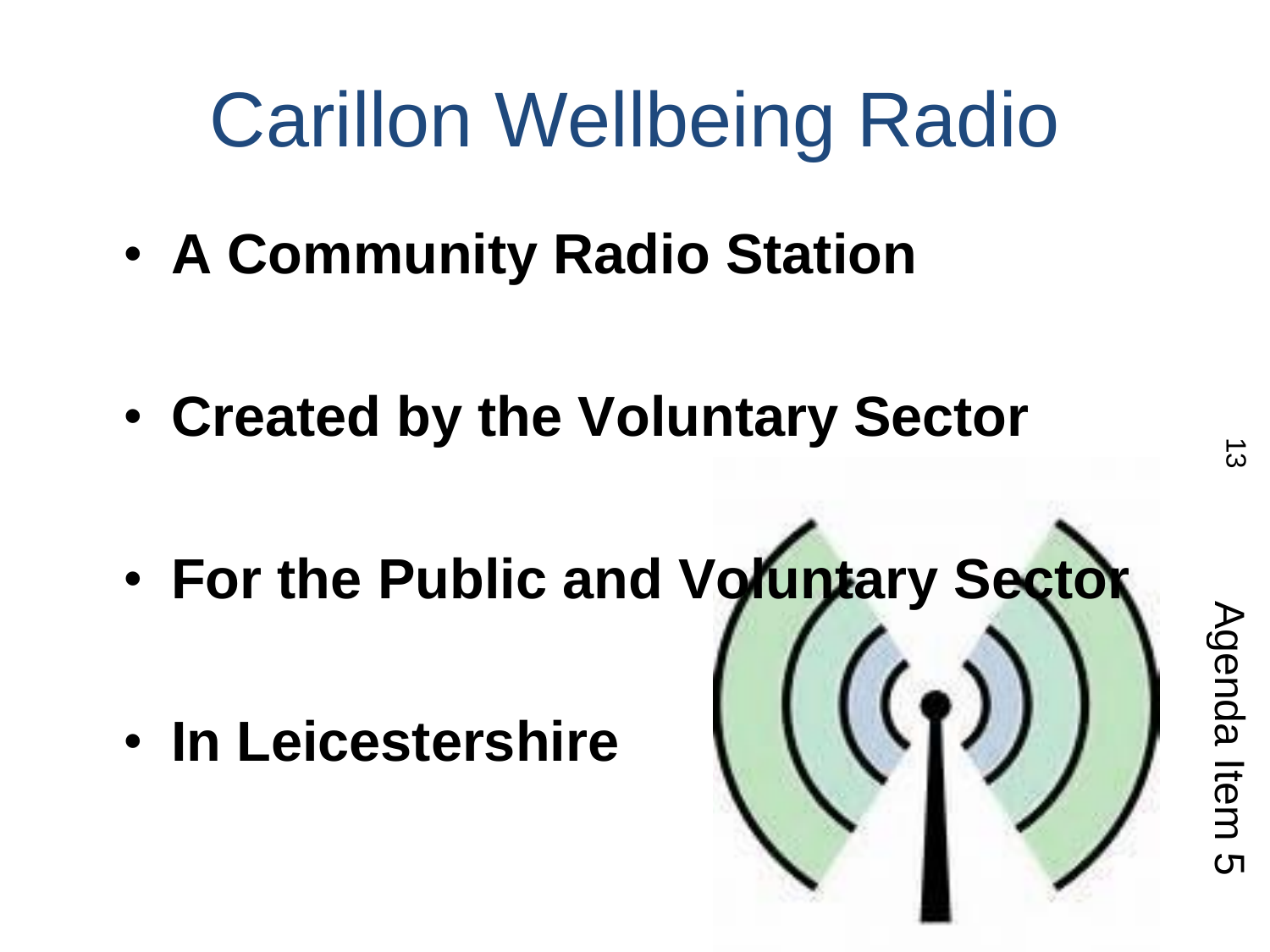## Thank You!



• OFCOM Licence

- Going out in every health and care setting across (W) Leicestershire
- Providing information about ways to **Wellbeing**
- To people who aren't really listening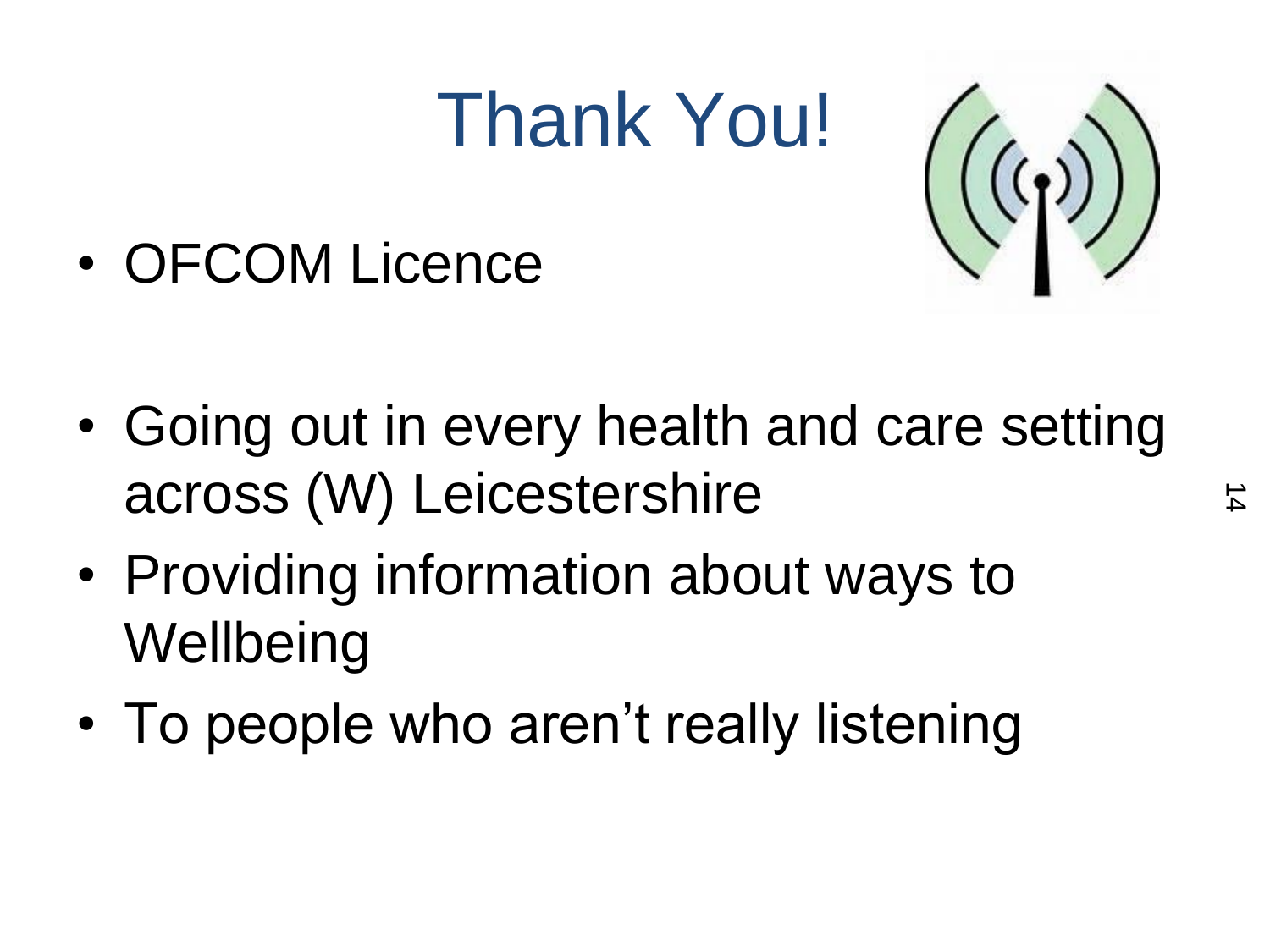## Why?

#### Community radio

- Aligns with your priorities
- Reaches your target audience
- Responds to your needs
- Creates resilient communities

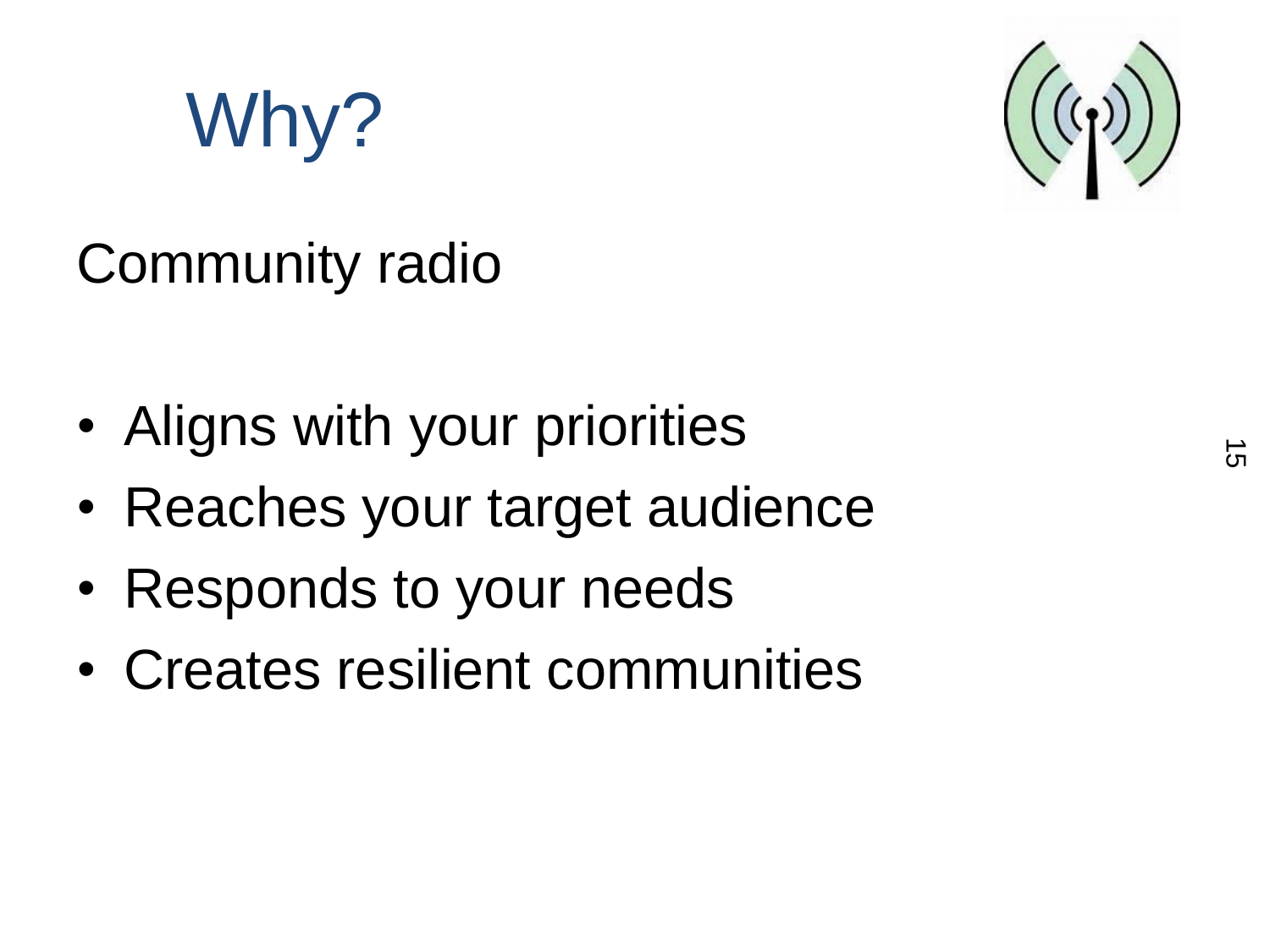# How?

- Seasonal campaigns
	- Summer burglaries
	- Schools admissions
	- Dehydration
	- Grass cutting
	- Flu-jabs
- One-off information – Road closures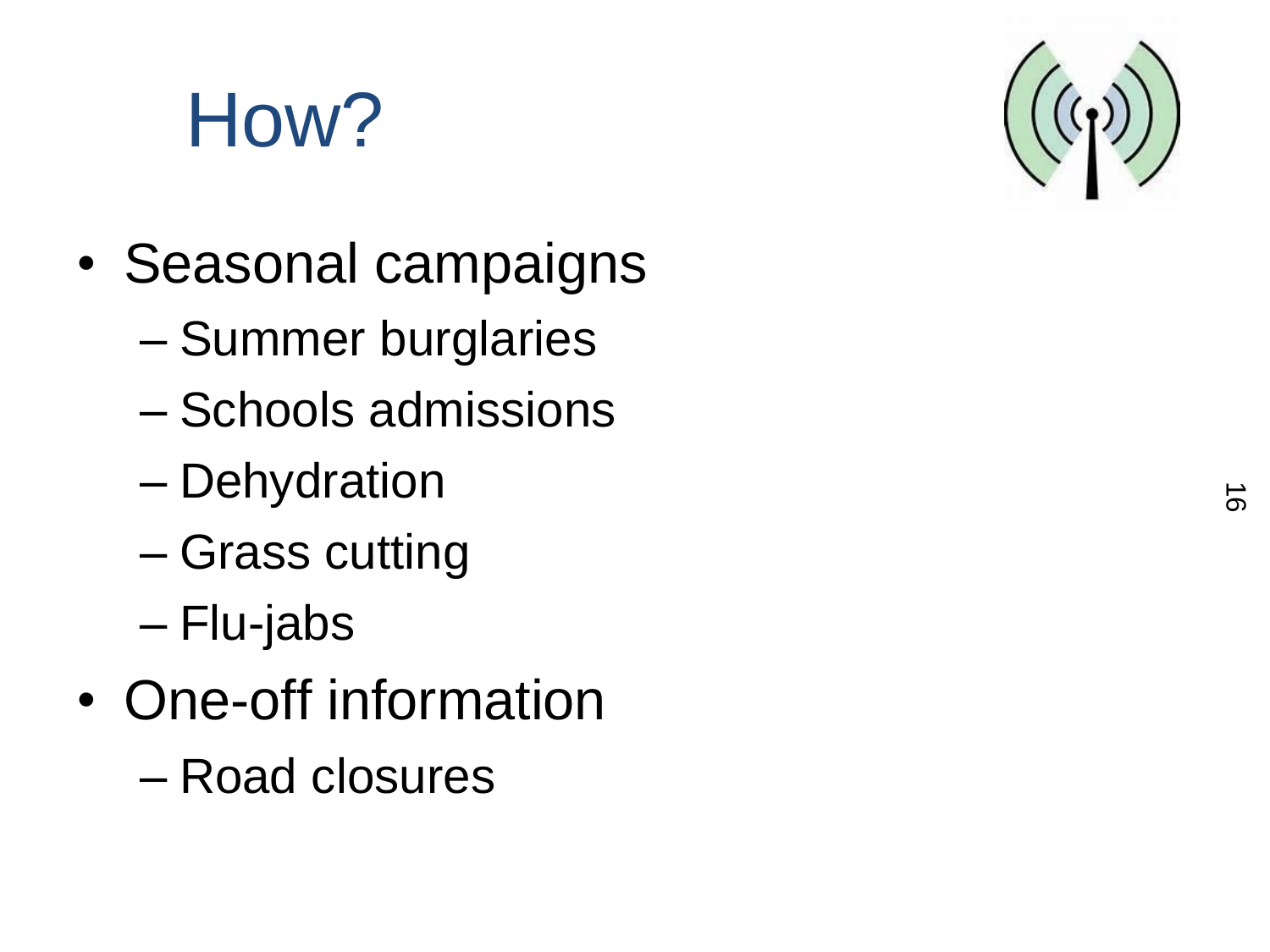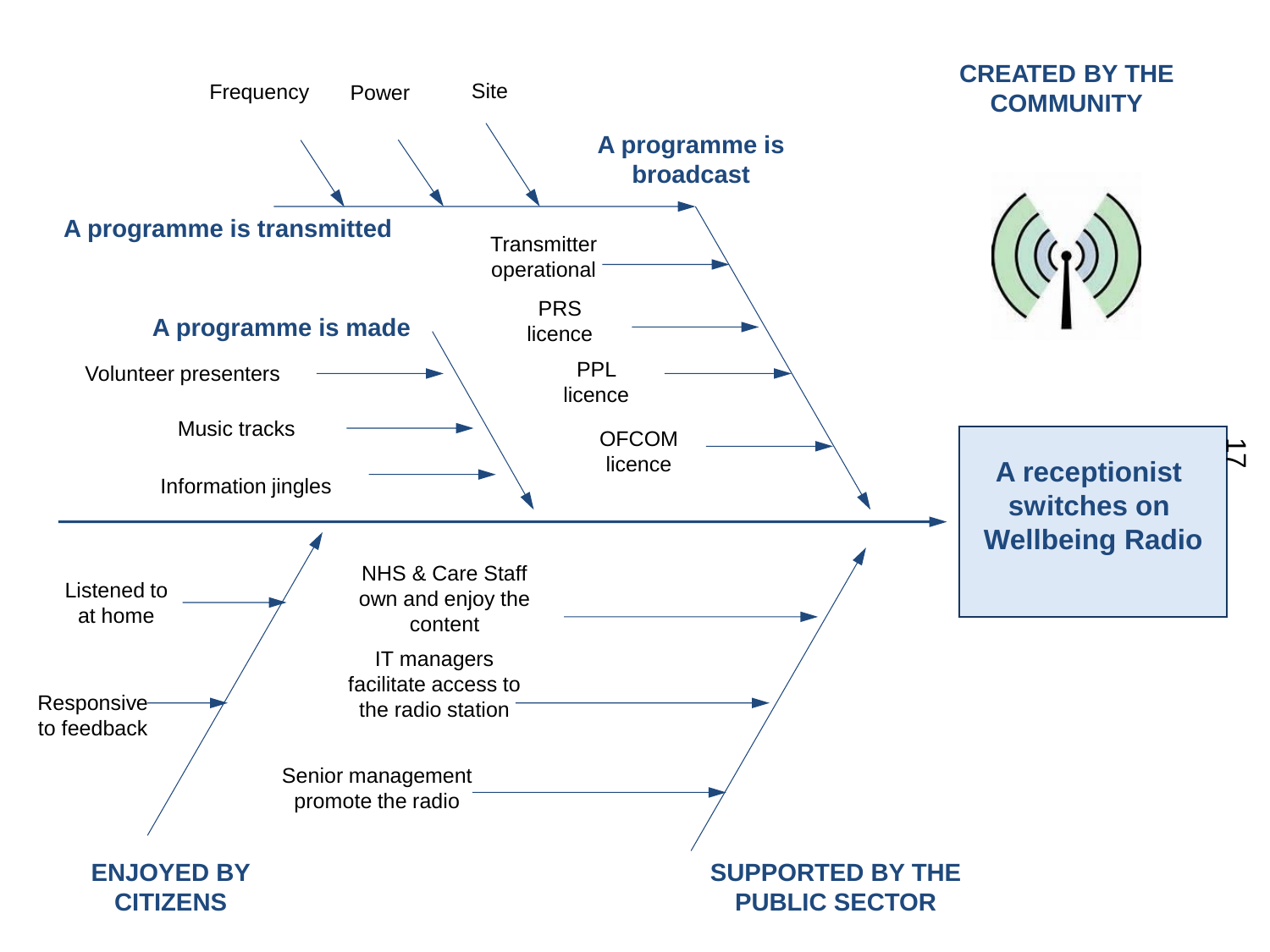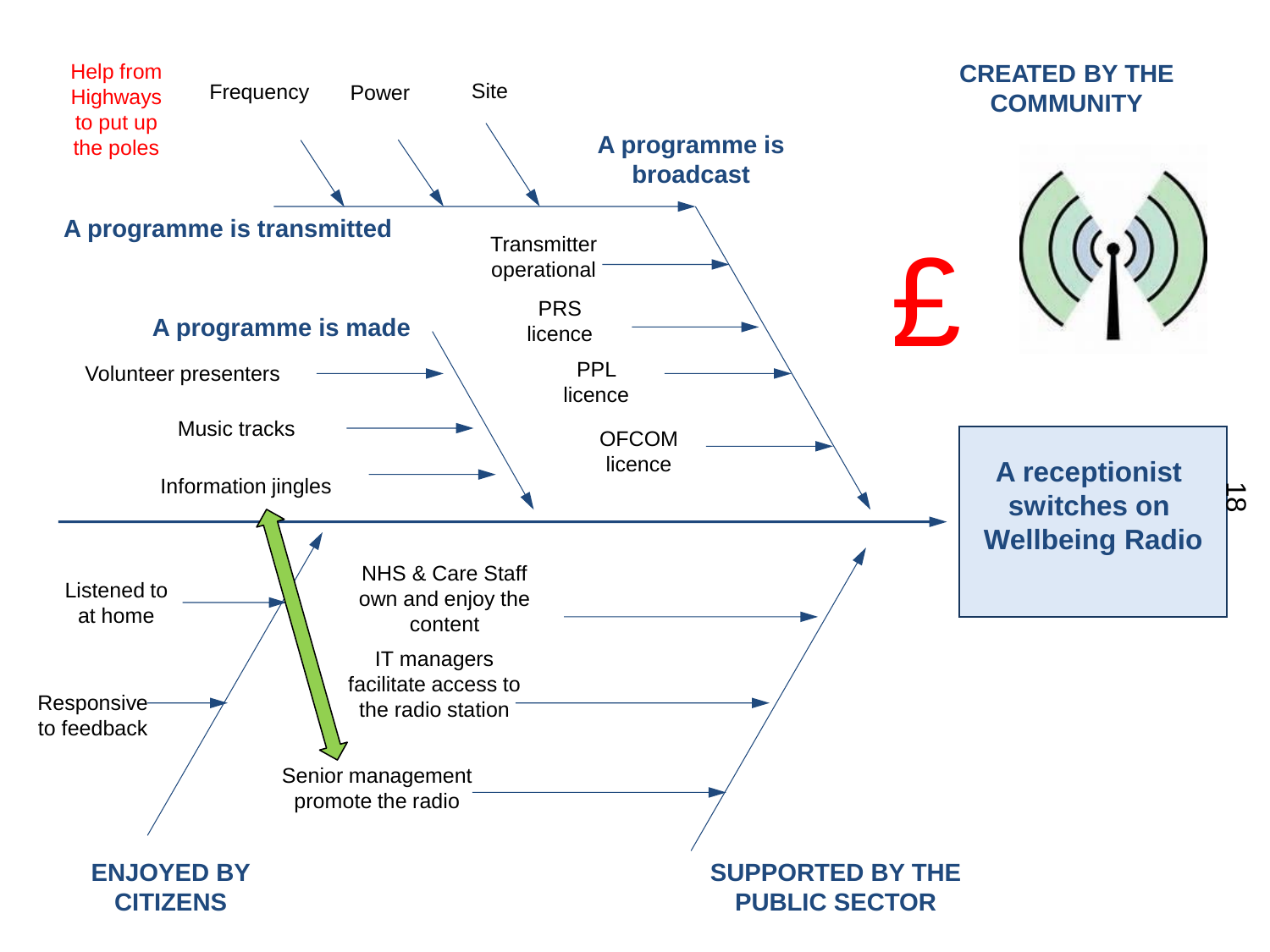# A Sustainable Transformation

- Commitment from senior management
	- **Named contacts in IT and Communications**
	- Identify barriers and enablers
	- Integrate with existing IT
	- Provide information to disseminate
	- Integrate with existing promotional systems
	- Promote service to staff, citizens, service users, patients and carers
- A gift economy